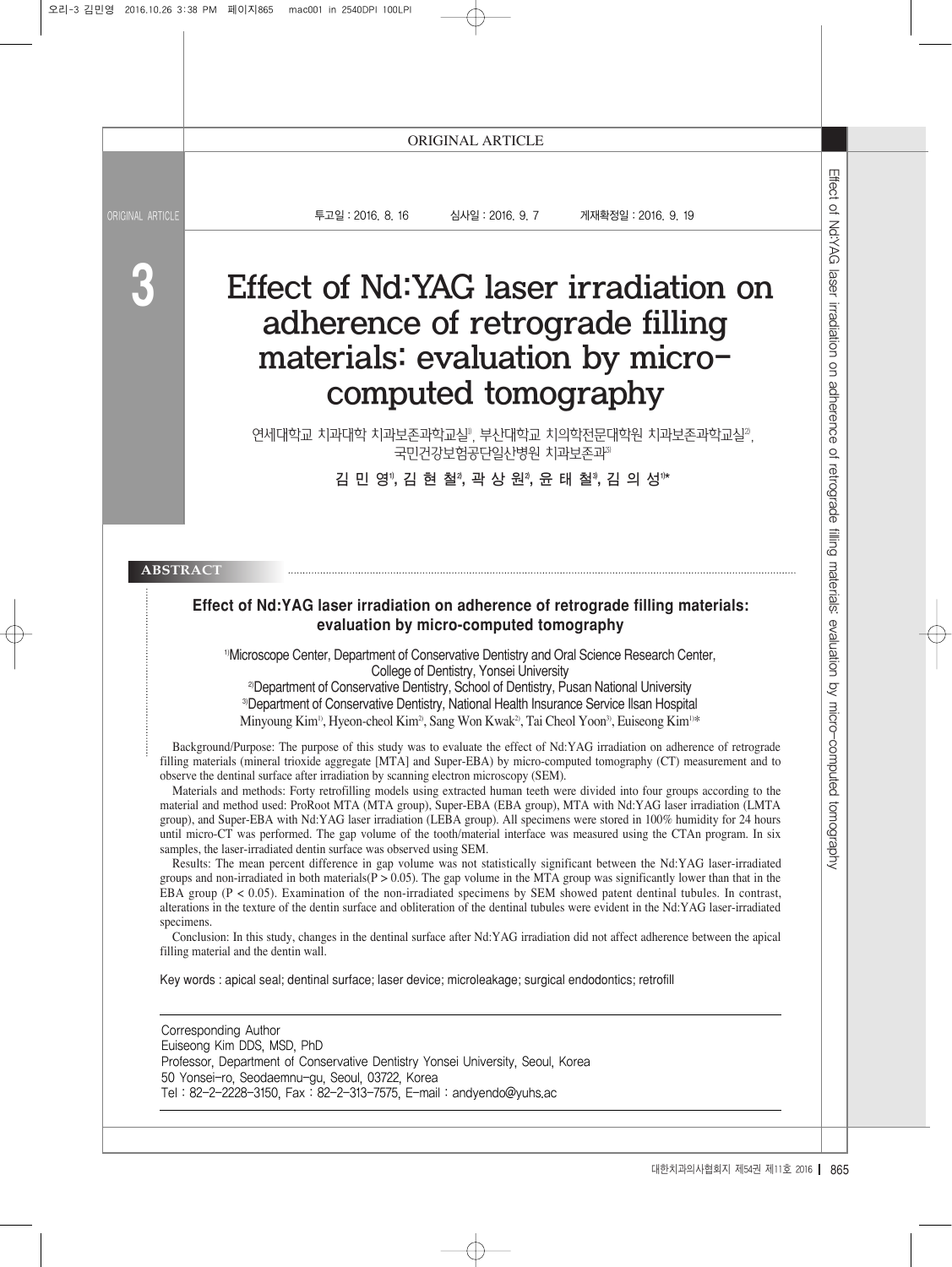# Ⅰ. Introduction

Surgical endodontics is often indicated when nonsurgical endodontic treatment is unsuccessful and when its results are not predictable. According to Harty et al.<sup>1)</sup>, the most important determinant of the success of apical surgery is the efficiency of the apical seal. Some irritants may remain after cleansing and shaping of the root canal system, and could gain access to the periapical tissues via the interface between the filling materials and dentin in the root canal wall. Therefore, the major objective of periradicular surgery with placement of an adequate root-end filling is to provide an apical seal that inhibits migration of irritants<sup>2)</sup>.

Various types of materials have been proposed for sealing the root-end cavity, including amalgam, Cavit, gutta-percha, composite resins, zinc oxide-eugenol cements, alloys, glass ionomer, and gold foil<sup>3-6)</sup>. Historically, amalgam has been the most widely used root-end filling material, but recent studies have shown less leakage with alternative filling materials<sup>3, 4)</sup>. Intermediate restorative material and Super-EBA, a reinforced zinc oxide-eugenol cement, are alternatives to amalgam, and have been shown to provide a better seal<sup>3)</sup>. Further, mineral trioxide aggregate (MTA) has shown promise as a root-end filling material<sup>5, 6</sup>.

The laser device is an important tool with a wide range of biomedical applications. Maillet et  $a^{17}$ , have recommended use of the Nd:YAG laser to optimize apical surgery. Irradiation from this device promotes melting of the dentin surface, which may result in obliteration of the dentinal tubules and decreased permeability<sup>7, 8)</sup>. These effects could reduce apical microleakage, which is one of the major factors associated with unsuccessful periapical surgery.

In the past, leakage of root-end filling materials has been measured by penetration of dyes, isotopes, and microorganisms. All of these techniques have been shown to have shortcomings<sup>9</sup>. The extent of leakage may be quantified using a length scale, and these methods may be destructive or semiquantitative, relying on visual assessment by examiners. On the other hand, assessment using micro-computed tomography (CT) is not destructive and allows three-dimensional visualization and repeated measurement. This method has been used to evaluate microleakage caused by polymerization shrinkage of restorative materials and to assess the quality of root canal filling<sup>10, 11)</sup>.

The purpose of this in vitro study was to evaluate the effect of Nd:YAG laser irradiation on apical leakage after retrograde filling using MTA and Super-EBA cement and to observe the dentinal surface after irradiation by scanning electron microscopy

# Ⅱ. Materials and Methods

## Sample preparation

Forty six single-rooted human teeth, recently extracted for periodontal reasons, were collected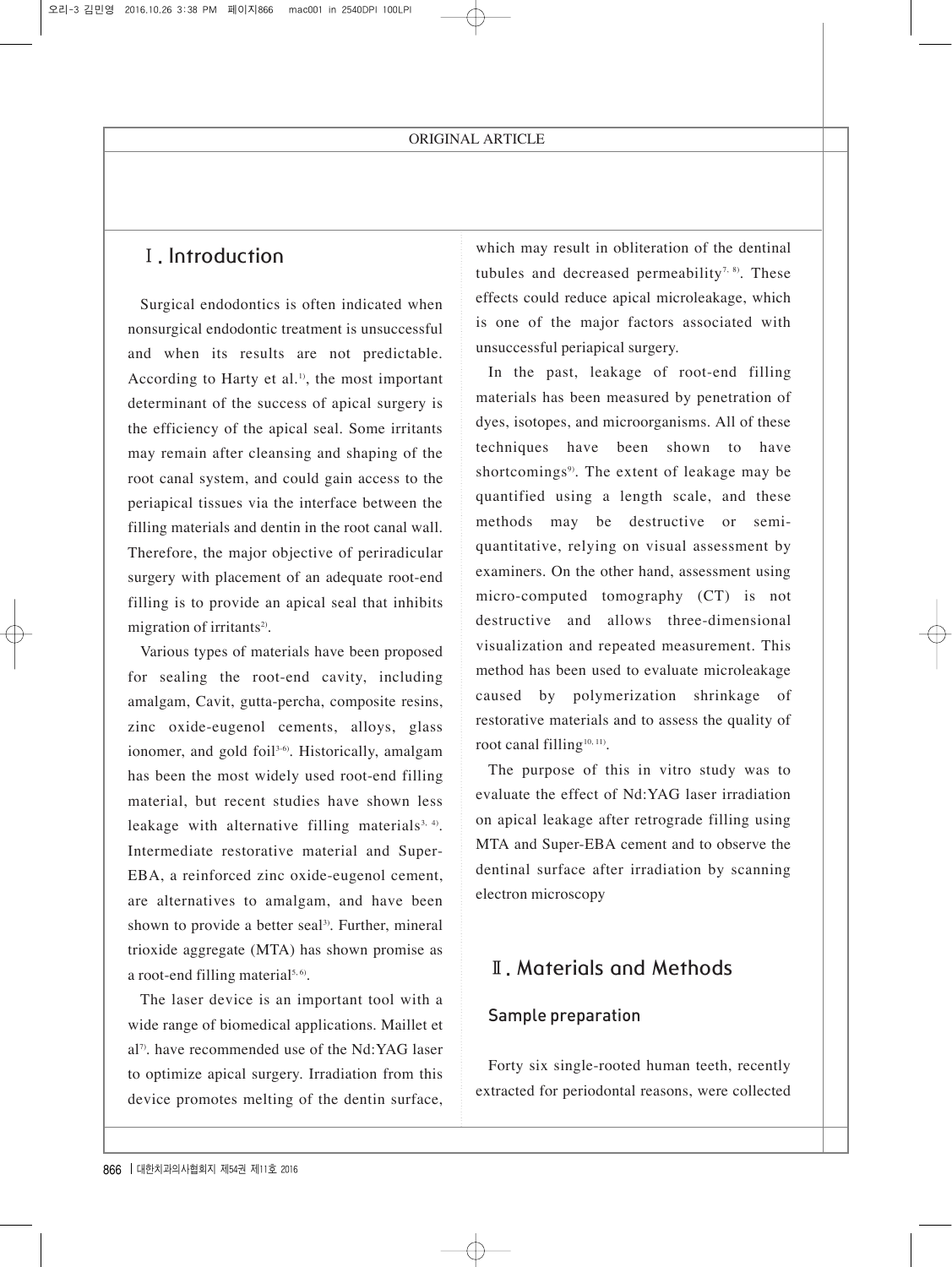for use in this study. Teeth with root caries, previous root canal filling, fracture, multiple canals, and/or excessive curvatures were excluded. All the teeth were cleared of attached soft tissue and stored in normal saline solution until use.

Clinical crowns were sectioned at the cementenamel junction with a diamond bur in a highspeed handpiece with continuous water spray. Patency of the apical foramen was determined with a size 15 file. When the file tip appeared flush with the apical foramen, the length of the file was recorded and the working length was determined to be 1 mm short of the measured length. The root canal system was instrumented by the crown-down technique using ProTaper Universal nickel-titanium rotary instruments (Dentsply Maillefer, Ballaigues, Switzerland) to the size of F3. NaOCl 2.5% was used to irrigate the canals throughout the instrumentation process. After instrumentation, the smear layer was removed using 5 mL of 17% ethylenedia minetetraacetic acid for 1 minute and a final rinse with 5 mL of 2.5% NaOCl. After being cleaned and shaped, the canals were dried with paper points and obturated with gutta-percha and AH Plus sealer(Dentsply DeTrey, Konstanz, Ger many) with the continuous wave of condensation technique.

An apical resection at 90° to the long axis of the tooth was made at 3 mm from the root end using a high-speed diamond bur. Root-end cavities of 3 mm were prepared with an ultrasonic tip(KiS, Obtura Spartan, Fenton, MO, USA).

The teeth were randomly divided into four

Exame the each. Root-end<br>
with ProRoot MTA<br>
Tulsa, OK, USA)<br>
TA group) or Super-<br>
Skokie, IL, USA)<br>
EBA group). In the<br>
tradic of MJ; 10 Hz; 1.5 W,<br>
laser (B&B Systems,<br>
coul, Korea) before<br>
A or Super-EBA. All<br>
ertaken b groups comprising 10 teeth each. Root-end fillings were performed with ProRoot MTA (Dentsply Tulsa Dental, Tulsa, OK, USA) without laser treatment(MTA group) or Super-EBA(Bosworth Company, Skokie, IL, USA) without laser treatment(EBA group). In the LMTA and LEBA groups, the retrograde cavities were irradiated(150 mJ; 10 Hz; 1.5 W, 10 seconds) with Nd:YAG laser(B&B Systems, Samsung Electronics, Seoul, Korea) before retrograde filling with MTA or Super-EBA. All the procedures were undertaken by a single operator using dental microscopy(OPMI Pico, Carl Zeiss, Göttingen, Germany). The root-end filled specimens were stored in an incubator with a humidity of 100% and a temperature of 37°C.

## Micro-CT scanning

Each specimen was scanned using micro-CT (Skyscan 1076, SkyScan, Kontich, Belgium; Xray source voltage 100kV; beam current  $100 \mu A$ ; filter Al 0.5mm thick; pixel size  $9\mu$ m; exposure time 4700msec). All CT images were threedimensionally reconstructed by NRecon software (Skyscan) and the gap volume of the tooth/material interface was measured using the CTAn(Skyscan) program.

Micro-CT analysis was performed by a single examiner who didn't know the grouping to assess the gap volume of the tooth/material interface. The range of analysis for each specimen was up to 2 mm from the resected root-end surface, and the area of the filling material and interfacial gap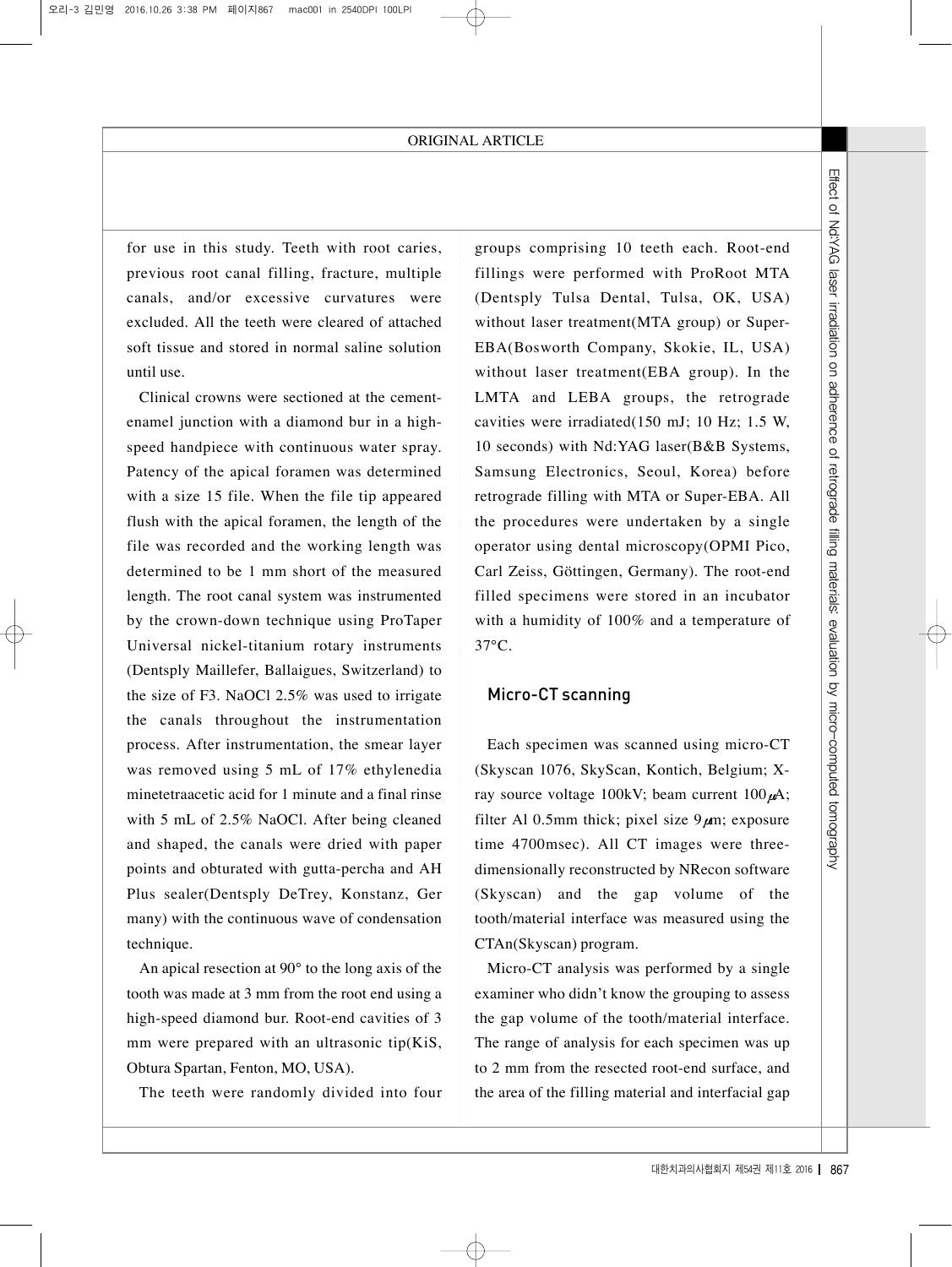was set depending on the radiographic density: density range 80-255; filling material 0-23; interfacial gap(obtained by averaging). Based on these settings, the volume of filling material  $(V_M)$ and the volume of the interfacial gap( $V<sub>G</sub>$ ) were measured, and finally the percentage of the interfacial gap volume to the total volume of retrograde cavity was calculated( $V_G/V_G+V_M$ ).

### Observation by SEM

Six specimens without root-end fillings were produced in the same way used for the four groups. The retrocavities in three specimens were irradiated by Nd:YAG laser and the remaining specimens which were not irradiated served as the control group. The six specimens were then longitudinally split for observation of the inner dental surface by scanning electron microscopy (SEM, S-3000N, Hitachi, Tokyo, Japan). The samples were dehydrated in an ascending series of ethanol concentrations. The completely dehydrated specimens were mounted separately on aluminum stubs coated with gold/palladium, and then examined by SEM.

#### Statistical analysis

The two-sample t-test was performed using PASW Statistics version 18.0 software(SPSS Inc., Chicago, IL, USA) to test for statistically significant differences between the groups. A value of  $P < 0.05$  was considered to indicate statistical significance.

#### Results

The gap volume of the teeth in each experimental group is presented in Table 1. The gap volume in the MTA group was significantly lower than that in the EBA group $(P < 0.05)$ . The laser-irradiated LMTA and LEBA groups were not significantly different from the nonirradiated groups $(P > 0.05)$ .

Micro-CT images reconstructed threedimensionally showed that the EBA group had a

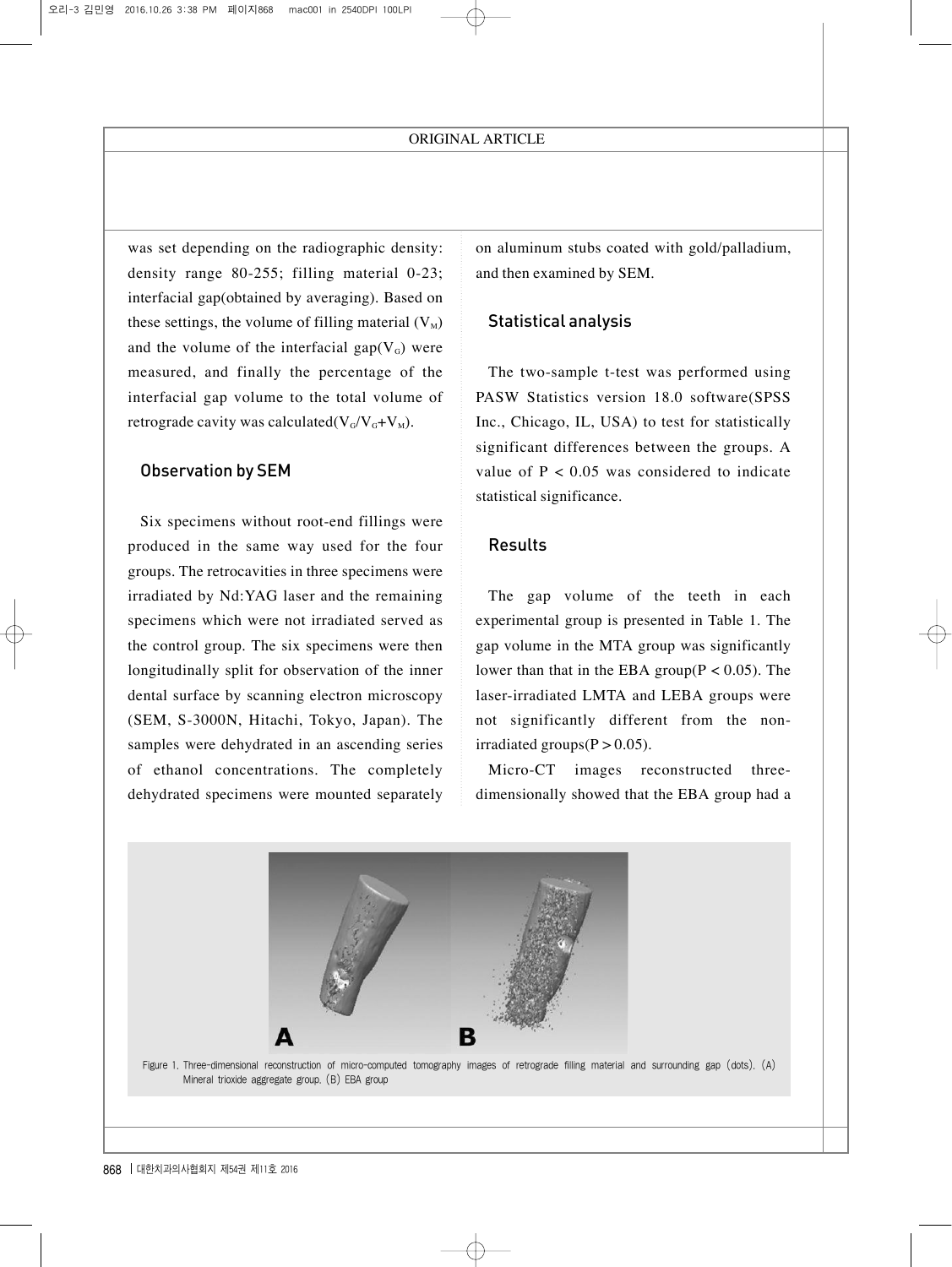# Ⅲ. Discussion



Table 1. Mean percent gap volume of the tooth/material interface in each study group

| larger gap volume than the MTA group(Figure<br>1). Examination of the non-irradiated specimens<br>by SEM showed patent dentinal tubules(Figures<br>2A and 2B). On the other hand, changes in the<br>texture of the dentin surface and obliteration of<br>dentinal tubules were evident in the Nd:YAG<br>laser-irradiated specimens(Figures 2C and 2D).<br>An irregular surface was formed by melting and<br>recrystallization of the dentin particles, and the<br>dentinal tubules were partially blocked. Super<br>EBA/tooth interface(Figure2 G, H) showed | crack-like<br>while<br>mineral<br>trioxide<br>gap<br>aggregate/tooth interface(Figue2 E, F) showed<br>no gap.<br><b>II.</b> Discussion<br>The main objective of apical surgery is to<br>provide a favorable apical seal that prevents<br>movement of bacteria and diffusion of bacterial<br>products from the root canal system into the | Effect of Nd:YAG laser irradiation on adherence<br>Q<br>retrograde filling materials:<br>evaluation by micro-computed tomo |
|--------------------------------------------------------------------------------------------------------------------------------------------------------------------------------------------------------------------------------------------------------------------------------------------------------------------------------------------------------------------------------------------------------------------------------------------------------------------------------------------------------------------------------------------------------------|------------------------------------------------------------------------------------------------------------------------------------------------------------------------------------------------------------------------------------------------------------------------------------------------------------------------------------------|----------------------------------------------------------------------------------------------------------------------------|
| Figure 2. Scanning electron micrographs of the dentin surface after preparation of the cavity (A-D) and material/tooth interface after retrograde<br>interface $(G, 300 \times; H, 1000 \times)$ .<br>Table 1. Mean percent gap volume of the tooth/material interface in each study group<br>Group                                                                                                                                                                                                                                                          | filling (E-H). (A, B) Dentin surface of the cavity without laser irradiation (A, 2000 ×, B; 5000 ×). (C, D) Cavity surface after laser<br>irradiation (C, 2000 ×; D, 5000 ×). (E, F) Mineral trioxide aggregate/tooth interface (E, 300 ×; F, 1000 ×). (G, H) Super EBA/tooth<br>Mean $\pm$ SD                                           | yderpty                                                                                                                    |
| MTA                                                                                                                                                                                                                                                                                                                                                                                                                                                                                                                                                          | $0.92 \pm 2.06a$                                                                                                                                                                                                                                                                                                                         |                                                                                                                            |
| Super-EBA                                                                                                                                                                                                                                                                                                                                                                                                                                                                                                                                                    | $6.60 \pm 6.99$ b                                                                                                                                                                                                                                                                                                                        |                                                                                                                            |
| Laser irradiation/MTA                                                                                                                                                                                                                                                                                                                                                                                                                                                                                                                                        | $1.36 \pm 1.34a$                                                                                                                                                                                                                                                                                                                         |                                                                                                                            |
| Laser irradiation/Super-EBA                                                                                                                                                                                                                                                                                                                                                                                                                                                                                                                                  | 5.51 $\pm$ 5.34b                                                                                                                                                                                                                                                                                                                         |                                                                                                                            |
| Notes: There were no significant differences between the laser and non-laser groups ( $p > 0.05$ ).<br>abThe MTA group showed a significantly smaller percent gap volume (p $\langle$ 0.05). Abbreviations: MTA, mineral trioxide aggregate; SD, standard<br>deviation                                                                                                                                                                                                                                                                                       |                                                                                                                                                                                                                                                                                                                                          |                                                                                                                            |
|                                                                                                                                                                                                                                                                                                                                                                                                                                                                                                                                                              | 대한치과의사협회지 제54권 제11호 2016   869                                                                                                                                                                                                                                                                                                           |                                                                                                                            |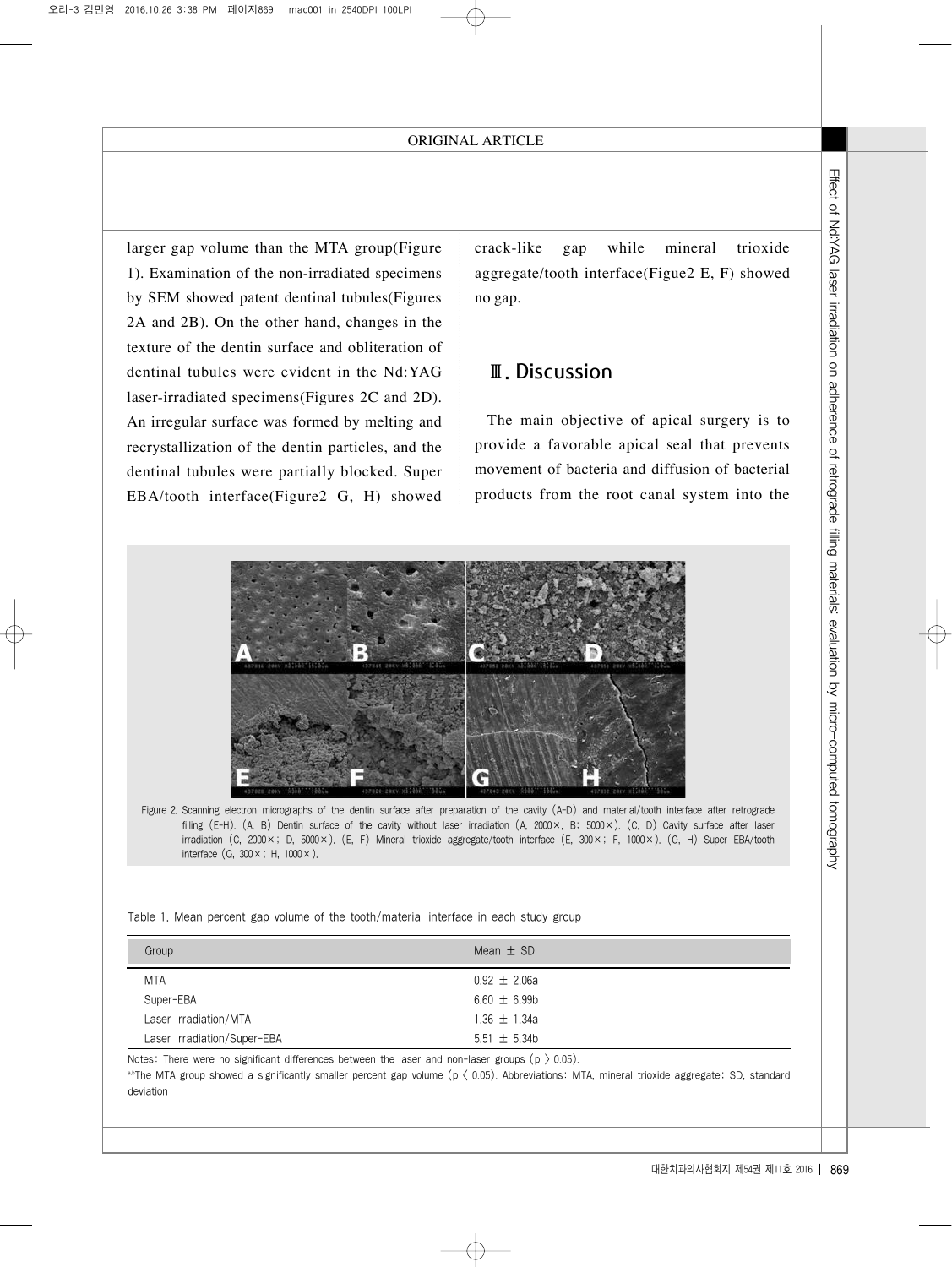periapical tissues.

A large number of in vitro studies dealing with the marginal adaptation and sealing ability of retrograde materials has been published. The methodology of these leakage studies and their results, which are often contradictory, are now being questioned with regard to their clinical relevance<sup>12-14)</sup>. Factors such as choice of storage solution, pH, molecular weight of the dye used, and entrapped air pressure may have a critical effect on the outcome of these in vitro studies $9,12$ . The most widely used method, i.e., penetration of dye or protein and linear measurement of the tracer, should be considered as a semiquantitative technique because it does not provide any information about the volume of penetrated tracer. Further, these methods are difficult to reproduce because the specimens are split or cross-sectioned before measurement<sup>15)</sup>. The model bacterial system is more clinically relevant<sup>16)</sup>; however, the results of studies using this method may be contradictory depending on the penetrating depth and bacterial species  $used<sup>17-20</sup>$ .

In the present study, micro-CT was used to measure the gap volume of the tooth/material interface after retrograde filling. High-resolution micro-CT is an emerging technology with several promising applications in dentistry, and its use has increased markedly during the past two decades<sup>10, 21, 22)</sup>. In the field of endodontic research, micro-CT technology has been used to evaluate root canal anatomy and to assess root canal morphology after instrumentation<sup>21, 22)</sup>. Evaluation of root canal obturation has also been possible by measuring the percentage volume of voids and gaps in obturated root canals using micro-CT<sup>10)</sup>.

To our knowledge, this study is one of the first to use micro-CT to measure the volume of interfacial gaps in retrograde fillings. Although the gap volume was extremely small and the difference that occurred depended on the setting, measurement by micro-CT and analysis can provide more accurate information than a twodimensional technique. It has been reported to be a stable, repeatable and nondestructive method for indirect evaluation of the sealing ability of retrofilling materials<sup>21)</sup>.

In this study, when comparing the gap volume of the tooth/material interface using micro-CT, the mean gap volume in the MTA group was significantly lower than in the EBA group. This result might be due to the physical properties of the materials themselves. While MTA has an affinity for moisture, needs moisture to set and it expands slightly, Super-EBA is sensitive to moisture and the manipulation technique used. This sensitivity might be the cause of crack-like discrepancy. In particular, an inadequate powderto-liquid ratio or mixing with bubbles causes shrinkage, resulting in long-term leakage. Therefore, Super-EBA needs to be used with caution<sup>23)</sup>.

Irradiation with high-intensity lasers have been shown to reduce both bacterial levels and dentinal permeability<sup>24)</sup>. An in vitro study using penetration of methylene blue to evaluate the effect of laser irradiation on the sealing ability of retrograde filling materials demonstrated that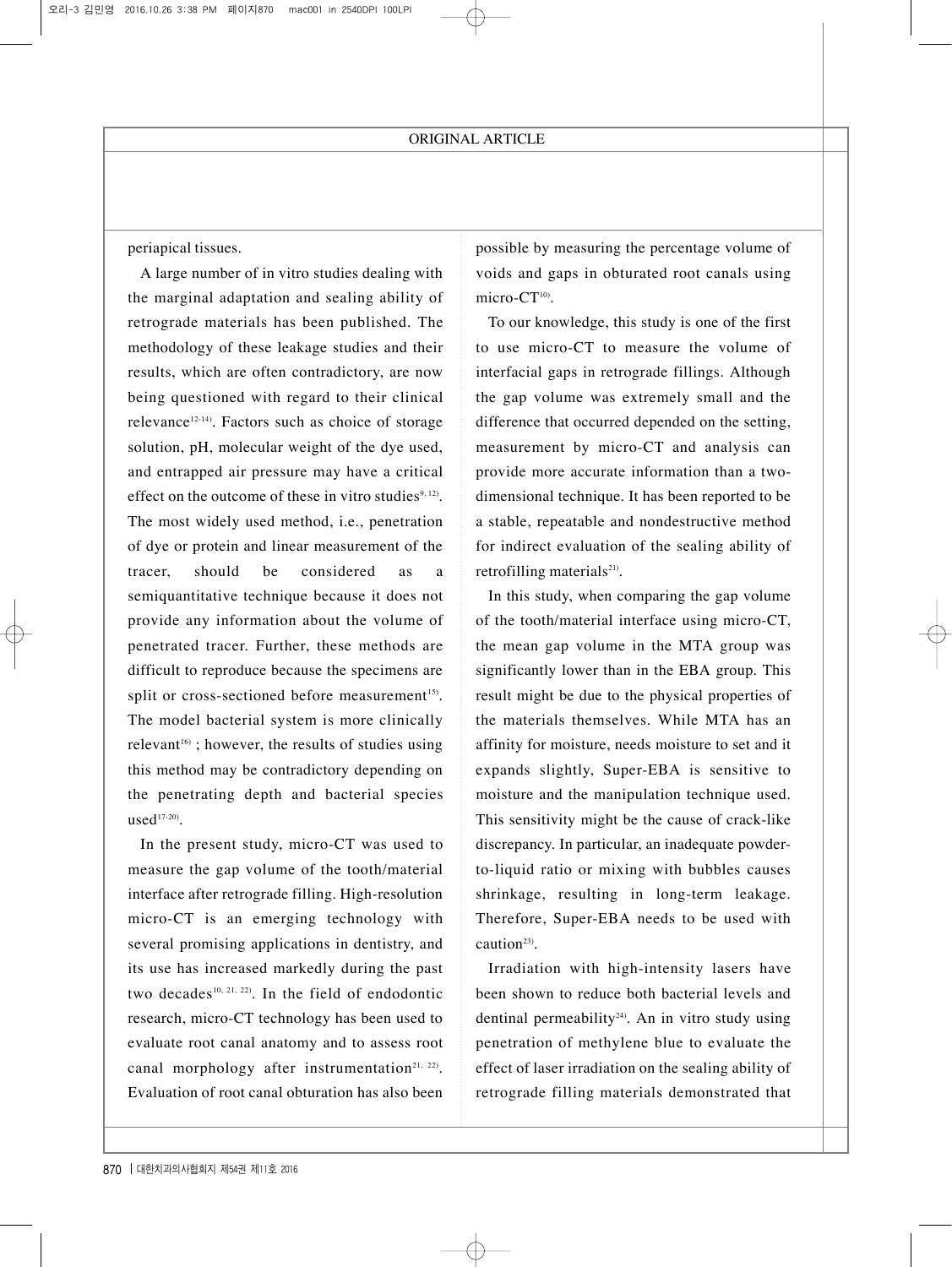specimens irradiated with laser had lower infiltration indices than controls<sup>25)</sup>. Although still controversial, this effect has been explained by morphologic and physical changes in the dentin surface after laser irradiation. During laser irradiation, energy is absorbed in calcified tissues (containing hydroxyapatite for example) causing thermochemical ablation and recrystallization. The altered dentinal surface shows glazing and melting of the smear layer and surface dentin, along with occlusion of the dental tubules $26, 27$ ).

However, in the present study, which used micro-CT for analysis, the mean percent gap volume in the Nd:YAG laser-irradiated group was not significantly different from that in the non-irradiated group. The results indicate that changes in the dentinal surface after Nd:YAG irradiation did not alter the pattern of contact between the apical filling material and the dentin wall. Nevertheless, observation by SEM confirmed that the smear layer and debris could be removed and the dentinal tubule could be obliterated after Nd:YAG laser irradiation.

There are two avenues by which leakage could occur at the apex of a root sealed with a retrograde filling. The first is by apical microleakage, i.e., leakage along the interface between the filling material and the canal wall, and the second is by flow of fluids and substances along open tubules at the resected root end, i.e., via permeable apical dentin<sup>28)</sup>. This study has shown that Nd:YAG irradiation can block the second pathway, but not the first one.

Example 1.1 Effect of notice through M111 **Effect** of the state of the state of the state of a useful valuating the sealing would make it point destructive, the point of the various of the various sead, From sealing would Micro-CT analysis is an indirect way of evaluating the sealing ability of retrograde fillings. However, the results of more clinically relevant research using a dye or bacterial penetration technique vary depending on the experimental factors or conditions used. From this point of view, because it is more stable, rapid to perform, and non-destructive, the micro-CT technique would be a useful supplementary means of evaluating the sealing ability of retrograde fillings. In particular, being able to repeat CT scanning would make it possible to evaluate changes in sealing ability over time. Future studies of the various retrofilling materials available and their sealing ability using such non-destructive techniques would help to increase the success rate of endodontic surgical interventions.

Within the limitation of this study, Nd:YAG laser irradiation did not have any effect on the decrease in tooth/material gap volume. However, SEM confirmed that Nd:YAG laser irradiation alters the texture of the dentin surface but does not change the adherence between the apical filling material and the dentin wall. Additionally, form the result of this study, MTA has better sealing ability as a rootend filling material than Super-EBA.

# Ⅳ. Conflicts of interest

The authors deny any conflicts of interest related to this study.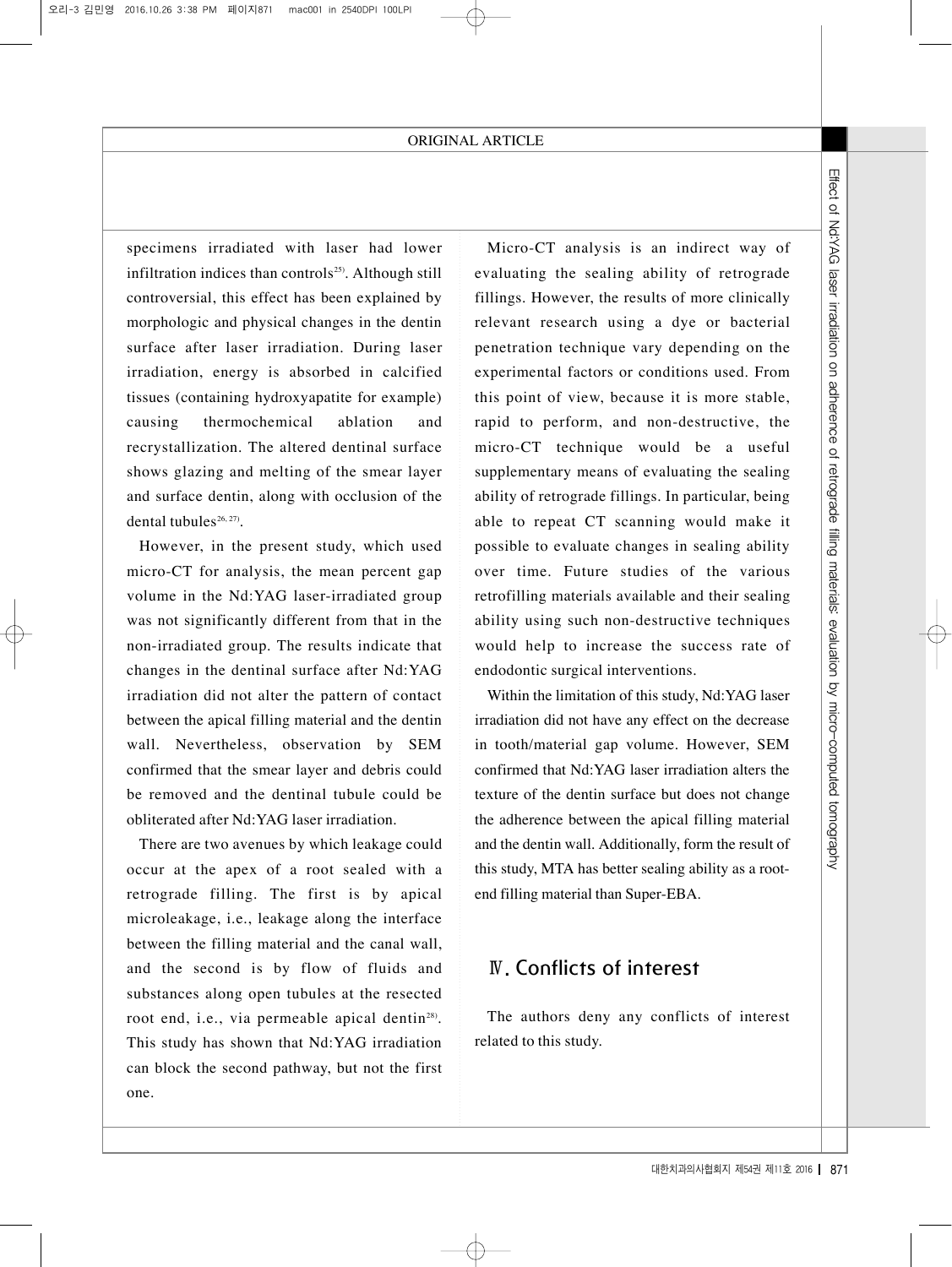# Ⅴ. Acknowledgements

Minyoung Kim and Hyeon-Cheol Kim contributed equally to this work and share the first authorship. This research was supported by Basic Science Research Program through the National Research Foundation of Korea(NRF) funded by the Ministry of Education (2015R1D1A1A09057552).

## 참 고 문 헌

- 1. Harty FJ, Parkins BJ, Wengraf AM. The success rate of apicectomy. A retrospective study of 1,016 cases. Br Dent J 1970;129(9):407-413.
- 2. Gutmann JL, Harrison JW. Surgical endodontics. Boston: Blackwell Scientific Publications, 1991.
- 3. Dorn SO, Gartner AH. Retrograde filling materials: a retrospective success-failure study of amalgam, EBA, and IRM. J Endod 1990;16(8):391-393.
- 4. Frank AL, Glick DH, Patterson SS, Weine FS. Longterm evaluation of surgically placed amalgam fillings. J Endod 1992;18(8):391-398.
- 5. Lee SJ, Monsef M, Torabinejad M. Sealing ability of a mineral trioxide aggregate for repair of lateral root perforations. J Endod 1993;19(11):541-544.
- 6. Torabinejad M, Watson TF, Pitt Ford TR. Sealing ability of a mineral trioxide aggregate when used as a root end filling material. J Endod 1993;19(12):591- 595.
- 7. Maillet WA, Torneck CD, Friedman S. Connective tissue response to root surfaces resected with Nd:YAG laser or burs. Oral Surg Oral Med Oral Pathol Oral Radiol Endod 1996;82(6):681-690.
- 8. Pozza DH, Fregapani PW, Xavier CB, et al. CO(2), Er: YAG and Nd:YAG lasers in endodontic surgery.

J Appl Oral Sci 2009;17(6):596-599.

- 9. Oliver CM, Abbott PV. Entrapped air and its effects on dye penetration of voids. Endod Dent Traumatol 1991;7(3):135-138.
- 10 Hammad M, Qualtrough A, Silikas N. Evaluation of root canal obturation: a three-dimensional in vitro study. J Endod 2009;35(4):541-544.
- 11. Zeiger DN, Sun J, Schumacher GE, Lin-Gibson S. Evaluation of dental composite shrinkage and leakage in extracted teeth using X-ray microcomputed tomography. Dent Mater 2009;25(10):1213-1220.
- 12. Gondim E, Jr., Kim S, de Souza-Filho FJ. An investigation of microleakage from root-end fillings in ultrasonic retrograde cavities with or without finishing: a quantitative analysis. Oral Surg Oral Med Oral Pathol Oral Radiol Endod 2005;99(6):755-760.
- 13. Xavier CB, Weismann R, de Oliveira MG, et al. Root-end filling materials: apical microleakage and marginal adaptation. J Endod 2005;31(7):539-542.
- 14. Pichardo MR, George SW, Bergeron BE, et al. Apical leakage of root-end placed SuperEBA, MTA, and Geristore restorations in human teeth